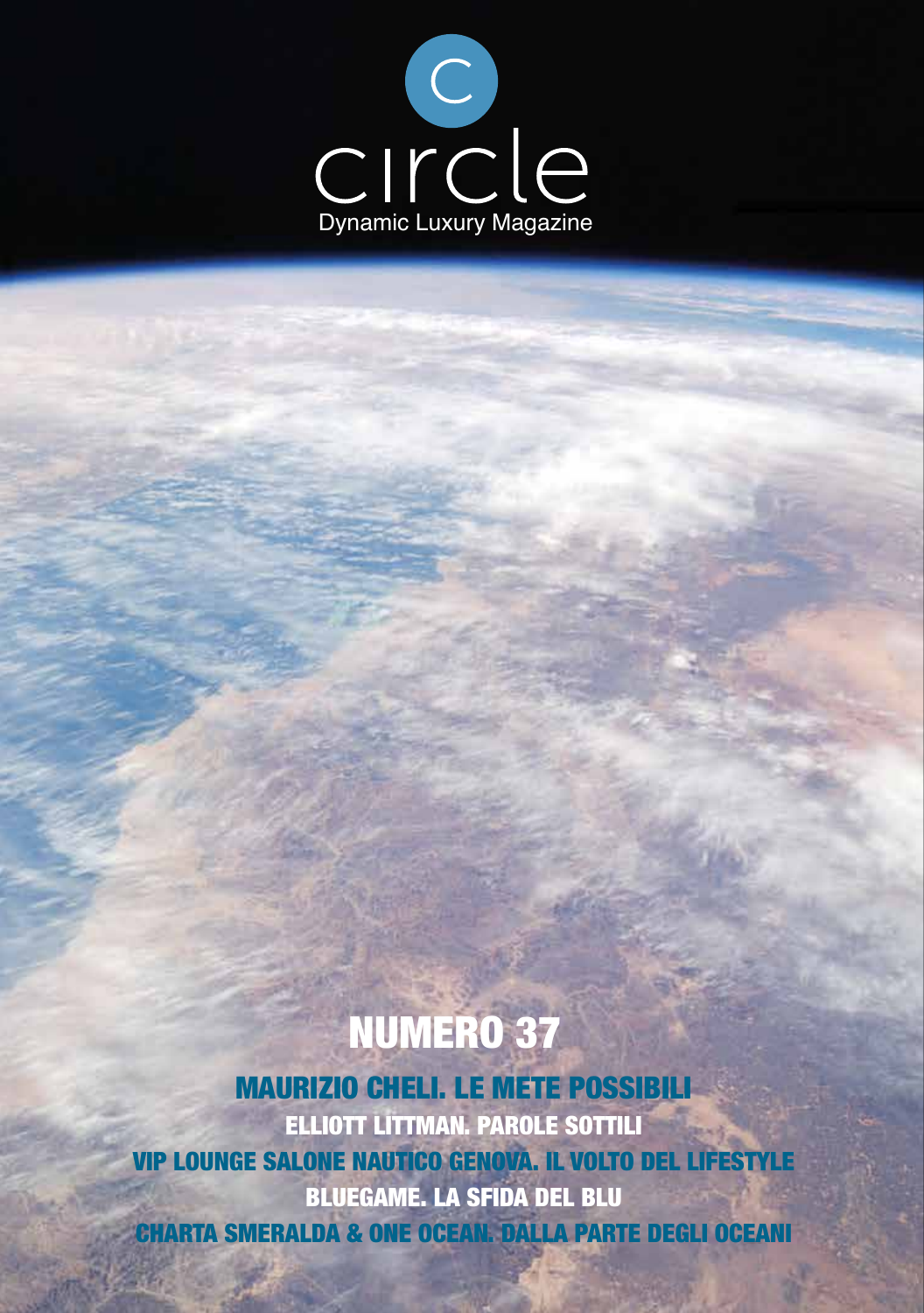

# L'eco-design che persuade

**Chiara Cantoni**

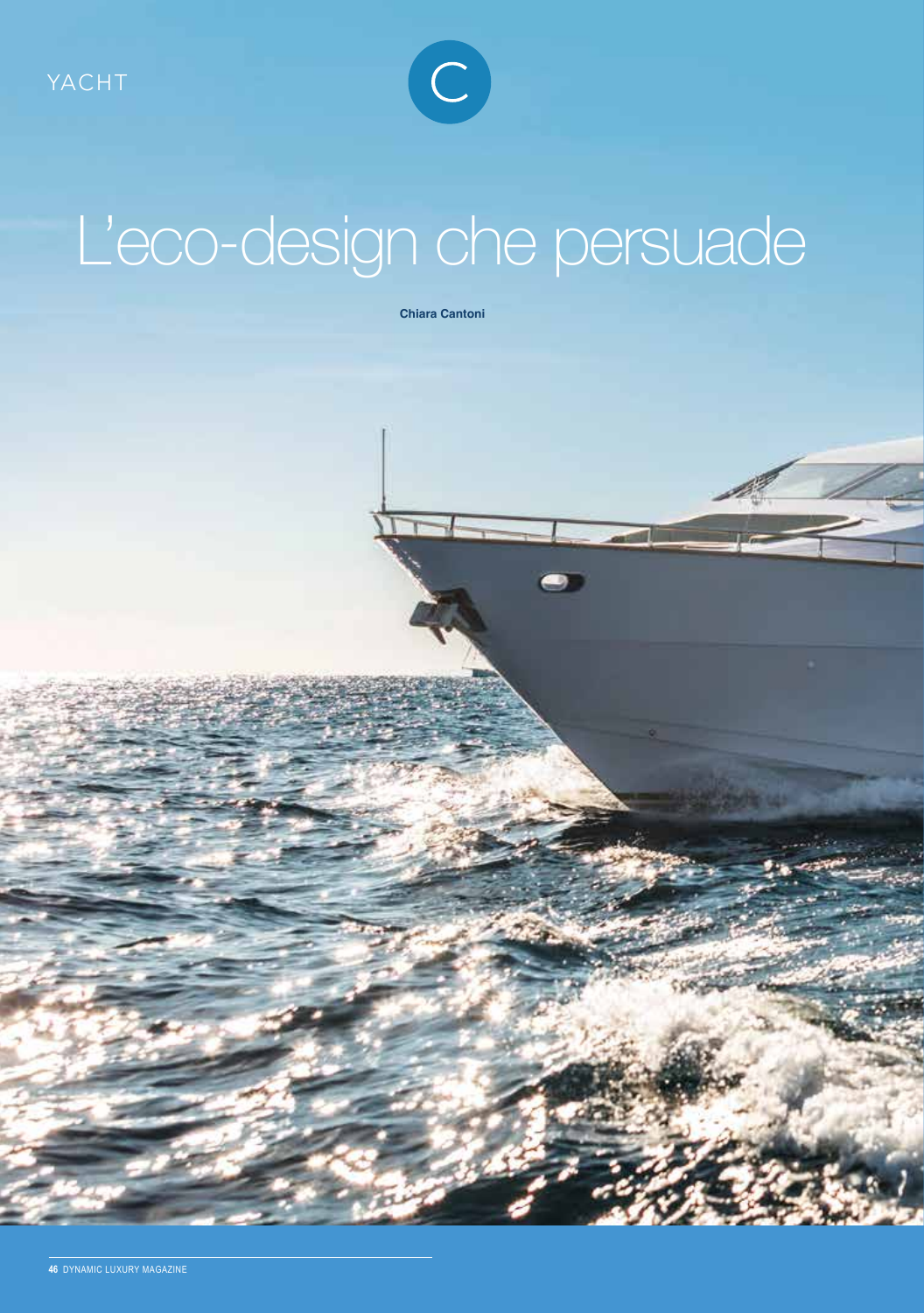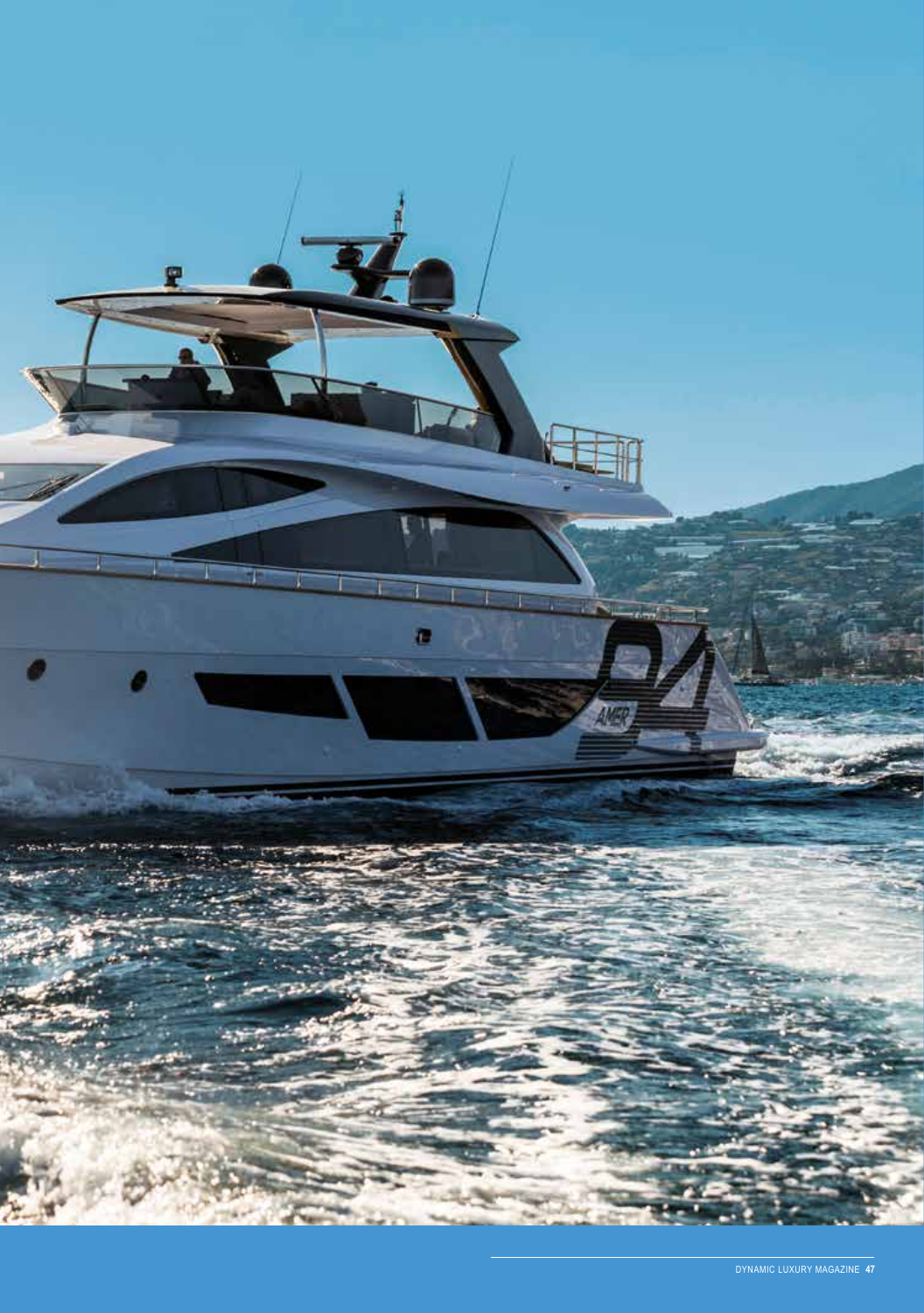

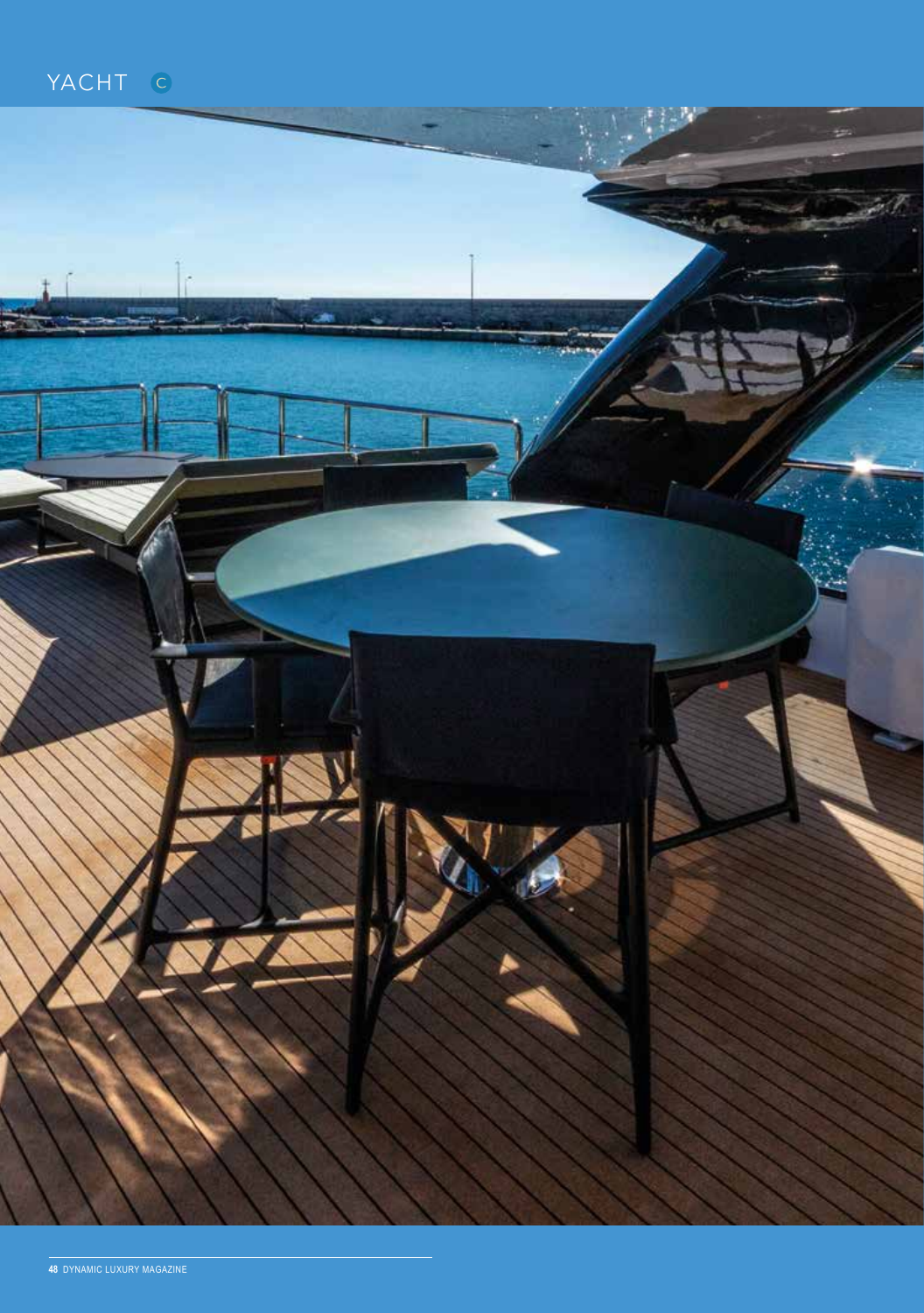

CINQUINA SECCA. COME I PREMI, FRA I PIÙ IMPOR-TANTI A LIVELLO INTERNAZIONALE, CHE HA VINTO DALLO SCORSO NOVEMBRE. SE AMER YACHTS – GRUPPO PERMARE AVESSE SFIDATO LA SORTE GIOCANDO AL LOTTO, SI DOVREBBE PARLARE DI FORTUNA. TANTA FORTUNA. E INVECE NO, QUELLA NON C'ENTRA: CENTRANO L'ATTENZIONE ALL'AM-BIENTE E LA TENACIA CON CUI IL CANTIERE SI IMPEGNA DA SEMPRE, ATTRAVERSO LA RICERCA, L'INNOVAZIONE E LO SVILUPPO DELLE SUE IM-BARCAZIONI, PER FARE DELLA NAUTICA DI LUSSO UN'INDUSTRIA PIÙ GREEN. Senza retorica, senza clamori, consapevole del mercato ma mai sottomesso alle leggi del profitto e del ritorno immediato: questione di priorità e le sue dicono che la salvaguardia del pianeta viene prima. Se poi, oggi, i riflettori puntano dritto sull'azienda, è perché per prima ha indicato un'ipotesi di strada, percorrendola con grandissima determinazione. Così, a soli due mesi dal riconoscimento ottenuto all'International Design Awards IDA, Amer Yachts fa il bis. A incoronarla, stavolta, è la comunità economico-finanziaria de Le Fonti Awards, che lo scorso 27 giugno, a palazzo Mezzanotte, sede di Borsa Italiana a Milano, ha assegnato a Barbara Amerio, alla guida del Gruppo Permare, il premio "ECCELLENZA DELL'ANNO – INNOVAZIONE E LEADERSHIP – CANTIERISTICA NAVALE". LA CE-RIMONIA SI È SVOLTA DI FRONTE A UNA PLATEA DI CEO E TOP EXECUTIVE, OPINIONISTI TELEVISIVI COME ALAN FRIEDMAN E OSPITI SPECIALI COME CORRADO PASSERA, IN ALTRE PAROLE, LA FET-TA DI SOCIETÀ CHE CONTA E CHE NEL CANTIERE SANREMESE HA RICONOSCIUTO UNA VOCE AUTO-REVOLE DI QUELL'IMPRENDITORIA ITALIANA CHE SA FARE E BENE. NON A CASO LA MOTIVAZIONE UFFICIALE DELLA VITTORIA RECITA: "PER ESSERE UN'ECCELLENZA NEL SETTORE NAUTICO, AVEN-DO REALIZZATO NEGLI ULTIMI QUARANT'ANNI UNA PRODUZIONE ARTIGIANALE DI NICCHIA, CON OL-TRE OTTANTA YACHT SU MISURA PER UNA CLIEN-TELA ITALIANA ED ESTERA E PER AVER PUNTATO DA SEMPRE SULLA QUALITÀ E SULL'INNOVAZIONE". «È UN ONORE AVER RICEVUTO IL PREMIO LE FONTI, IN QUEL CONTESTO E DA QUELLA GIURIA, PERCHÉ È INDICE DI UN VENTO NUOVO CHE, ANCHE NEL MONDO DELL'ECONOMIA E DELLA FINANZA, SOFFIA NELLA DIREZIONE DI UNA MAGGIORE ATTENZIONE AI TEMI DELL'ECOSOSTENIBILITÀ. POCO IMPORTA CHE LA TUA AZIENDA SIA GRANDE O PICCOLA, VIENE PRE-MIATO LO SFORZO FATTO PER RENDERE I PROCESSI PRODUTTIVI E CREATIVI MENO IMPATTANTI SULL'AM-BIENTE SECONDO IL PARADIGMA DI ECONOMIA CIR-**COLARE** 

Segno che anche gli interlocutori bancari, oggi, sono più disposti a sostenere questo impegno con finanziamenti per la ricerca e lo sviluppo. E nell'esporre i nostri progetti futuri, ancora più spinti in questa direzione, sentiamo di essere capiti, avvertiamo oggi molta più fiducia in una nautica di questo tipo».

Se il 27 giugno è stata la serata della Borsa, il giorno successivo, è toccato al Teatro sociale di Como fare gli onori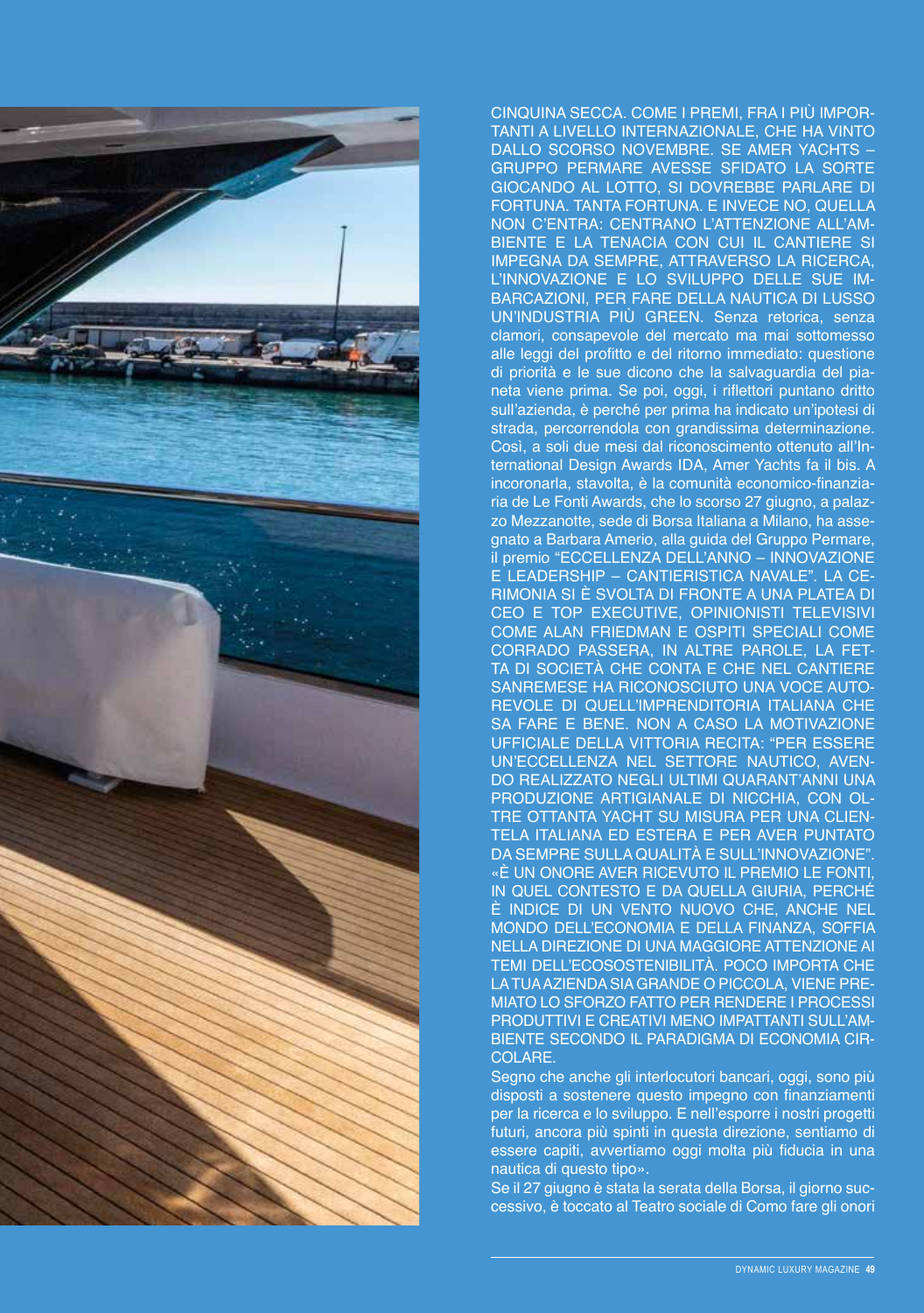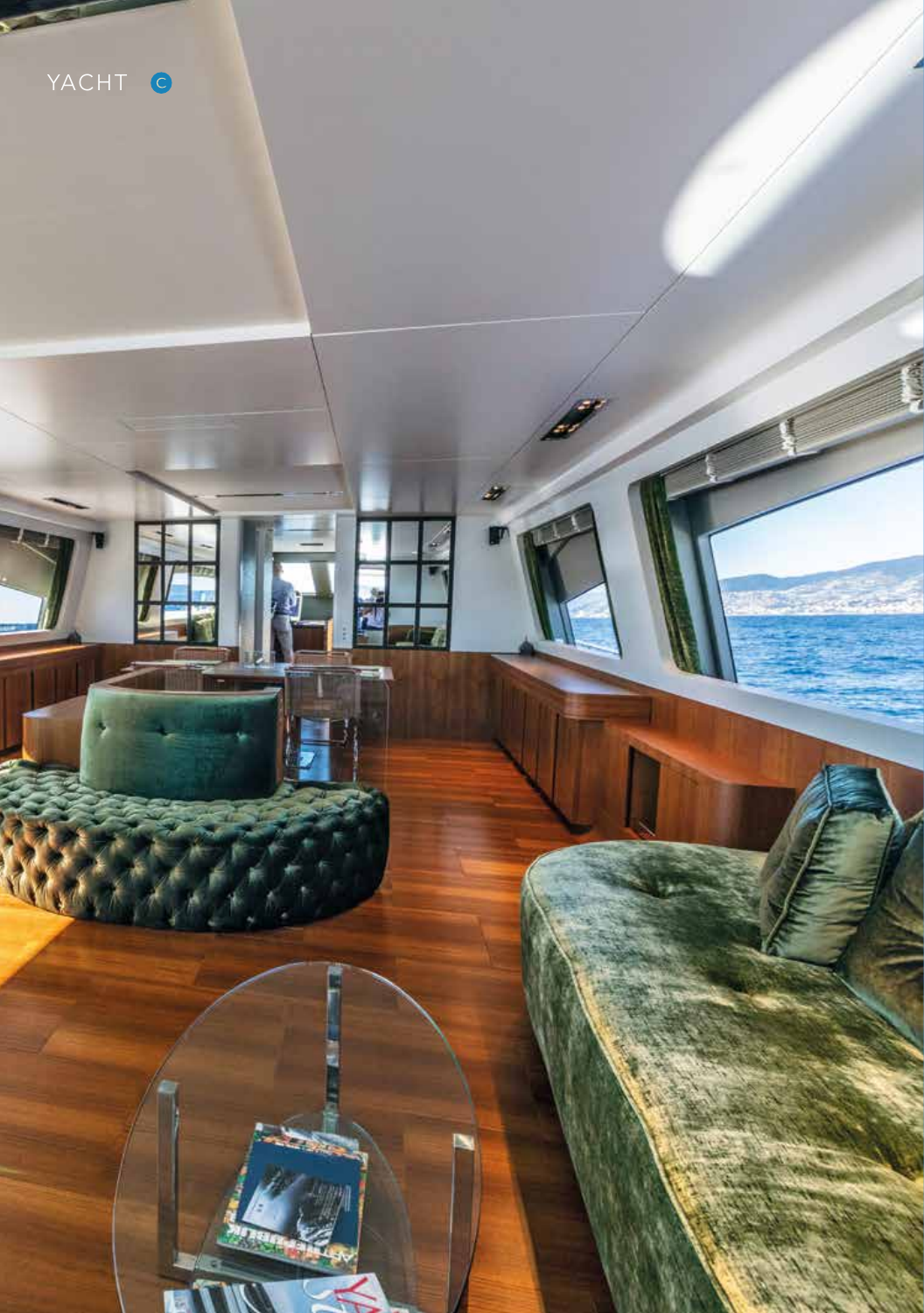

di casa. Il 28, infatti, nella cornice dell'omonimo Lago si è incontrata la più grande community di creativi provenienti da oltre novantacinque Paesi per partecipare al concorso A' Design Award and Competition, che ogni anno seleziona i progetti più innovativi in tutte le categorie della progettazione e del design. In quell'occasione, Amer Yachts ha ottenuto il riconoscimento Gold per il grande impegno a comunicare e promuovere l'ecosostenibilità e l'economia circolare nella nautica di lusso, nonché una nomination come azienda leader designer dell'anno. «Anche in questo caso è un grande orgoglio, tanto più che gli italiani selezionati erano pochissimi, a fronte di una creatività orientale che sta emergendo con forza», continua Amerio. «È INSOLITO, POI, CHE VENGA PREMIATA L'AZIENDA ANZI-CHÉ IL SINGOLO DESIGNER». ANCORA UNA VOLTA, IL LAVO-RO FATTO SULL'ECO-DESIGN, SULL'ELEMENTO ESTETICO MA ANCHE IN TERMINI DI RICERCA, HA FATTO CENTRO, DI-STINGUENDO IL MOTORYACHT AMER 94' TWIN SUPERLEG-GERA DA TANTE ALTRE IMBARCAZIONI PRESENTATE SUL MERCATO.

«Un'opportunità di cui si è parlato e che ci sembra interessante riguarda la possibilità di attingere ai materiali raccolti nelle nove edizioni del premio, messi a disposizione da A' Design Award, per allestire mostre tematiche mirate e intersettoriali nei mercati di nostro interesse», racconta Amerio. «Parliamo di un archivio ricchissimo, con migliaia di prodotti premiati. Noi, per esempio, stiamo pensando per il 2020 a una collettiva sponsorizzata Amer Yachts, magari in sinergia con altri cantieri o fornitori della filiera nautica, che aggregherà i progetti legati al mare, al diporto, al pleasure. Non abbiamo ancora identificato una location ma l'idea di vestire i panni della curatrice museale e selezionare i materiali in chiave espositiva mi appassiona». Nel frattempo, ai vincitori del 2019, è stata dedicata la mostra "Arte Futura", inaugurata lo scorso 29 giugno al MOOD ex Chiesa di S. Francesco di Como.

Ciliegina sulla torta in questa collezione di riconoscimenti, la menzione speciale ricevuta dallo European Design Awards, che a novembre vedrà Barbara Amerio invitata al Parlamento europeo di Bruxelles. «Abbiamo lavorato con grande passione e convinzione. Ed è un'enorme gioia, oltre che una responsabilità, raccoglierne i frutti: dallo scorso novembre, Amer 94' Twin Superleggera ha ottenuto ben cinque premi fra i più prestigiosi. Non ci resta che ampliare gli orizzonti e proseguire nella realizzazione dei nostri obiettivi: dalla parte di una nautica diversa, responsabile, capace di navigare in un futuro più sostenibile per tutti».

#### **gruppopermare.it**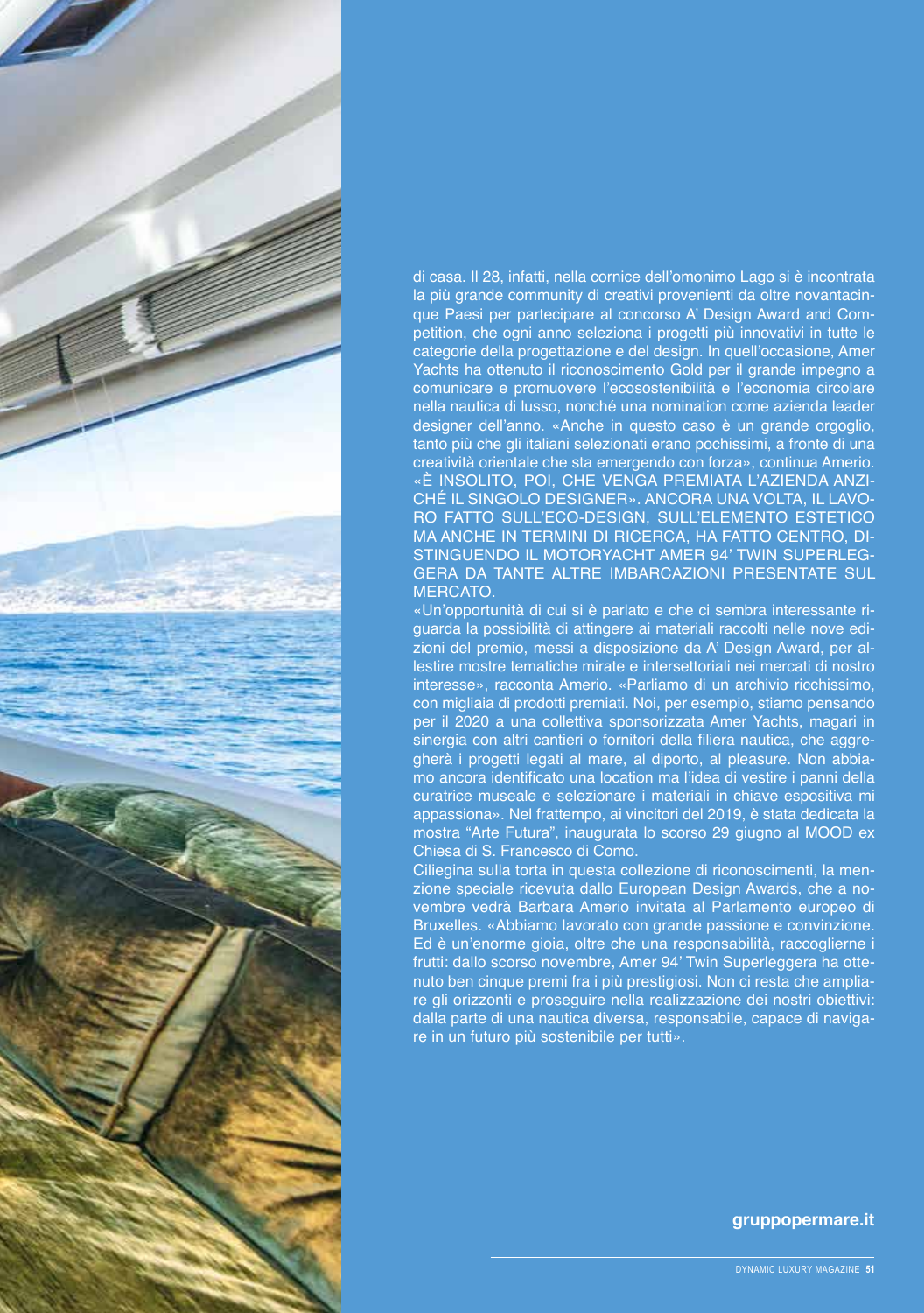#### **THE YACHT YOU DON'T EXPECT** Chiara Cantoni

#### **YACHT** page **40**

Neither fisherman nor open boat, nor tender nor fast commuter nor day cruiser or walk around, but of each a bit. Founded by the visionary Olympic sailing champion Luca Santella, the Bluegame shipyard, entered in 2018 in the orbit of Sanlorenzo, drops the ace and, with an evolutionary leap into the taxonomy of pleasure, invents a new species, a cultural synthesis, fun different types of boats that merge into a single shape never seen before, the Sport Utility boats or – as they have also been renamed – the SUVs of the sea. "The determination behind a new model, a product, is a process that not only comes from the creativity and the soul of the designer but also it is the result of an evolution of the sector in which this phenomenon takes place," Santella, Head of the brand's product strategy, says. "In order to create a new concept, it's critical to perceive the evolution of taste and consumers, giving a body and a shape to it. It's exactly what Bluegame is aiming. And what convinced the Group led by Massimo Perotti to make its move, a year ago, acknowledging the potential of the outstanding star of the brand.

"In the literal sense of the word, because it cannot be conventionally classified, integrating in itself multiple possibilities of use", explains Carla De Maria, former member of the Board of Sanlorenzo and today CEO of the brand. The characteristics of Bluegame boats are the highest synthesis of tailored craftmanship, high tech and sustainability approach, with a great focus on design, but most of all on comfort and visibility on board. "It's a transversal product, extremely sophisticated and selective for the target, dedicated to a niche of shipowners who want the same best present on our bigger boats on the little scale, with a high level of customisation. After ten years at the head of Monte Carlo Yachts, from scratch to the top of luxury yachting



during one of the worst economic crisis ever, De Maria is determined to replicate the miracle in Sanlorenzo with this new entry. "We have provided a very ambitious development plan, totally consistent with the parent company's approach, legitimized by sharing position and fundamental values: exclusiveness, maximum quality, unmistakable design, originality, marked innovation and centrality of the owner expressed as 'Royal Customer Relationship'. These are the coordinates of a common excellence, already widely acknowledged in Sanlorenzo, that we will demonstrate belonging to Bluegame too."

Result of Studio Zuccon International Project style, the two models of the current range, BG 42 and BG 62, already show the features that identify their uniqueness: roomy bathing platforms, both fore and aft, walkaround with high hips to navigate safely, central control station, superstructure and carbon fiber top and infusion structure, a revolutionary and unusually spacious bridge, multifunctional wide beach area with built-in walkway and ladder

Again, Studio Zuccon International Project gave origin to

the second range of Bluegame, the BGX. The first model, BGX70, will be presented in a world première from 10 to 15 September on the docks of Cannes Yachting Festival 2019. Like the previous BGX units, it can face any sea condition in the highest comfort and security, featuring elevate navigability guaranteed by the design expertise of Lou Codega for the hull, already author of several successful projects, like Sanlorenzo SX. These two worlds will be synthetized by an innovating boat presenting a revolutionary layout, Santella promises.

The development strategy is the same applied to Sanlorenzo vessels, that is the diversification of ranges, each with a limited number of specimens. "In this way we respond to a variety of needs, while preserving the uniqueness of the models from the 'massive' effect of standard production," explains De Maria. The business formula is clear: penetration of new segments, keeping in each the appeal of the niche. "You can grow volumes in the same line, at the expense of exclusivity, or you can increase the number of ranges, forecasting volume productive content for each one. The idea that every shipowner has the right to customize his boat, according to his personality, taste and needs, is supposed to be typical of a boutique shipyard like Sanlorenzo or Bluegame. Every yacht will surprise for the possibility of the choices in such a segment, consistent with limited edition models and the trends of luxury yachting, that feature medium dimensions of the hull and create expectations in the clients of smaller units. Those who can afford to apply *customer-oriented* logics, no matter what the dimension is, has the competitive advantage for which the client is willing to pay a premium price.

#### **bluegame.it**

#### **PERSUADING ECO-DESIGN** Chiara Cantoni

#### **YACHT** page **46**



Five squares in a row. Like all the awards they have won since last November, most of them at international level. We could talk about luck, if Amer Yachts-Permare Group had defied fate by playing bingo. But this has nothing to do with luck. They focus on environment and tenacity, through research, innovation and development, to make luxury yachting become a greener industry. Without rhetoric, without clamors, aware of the market but never subject to the laws of profit and immediate return: a matter of priority, they say. The protection of the planet comes first. If, then, today, the spotlight is on the company, it is because they have been the first to indicate this hypothesis and pursued it with determination. So, just two months after the award obtained at the International Design Awards IDA, Amer Yachts makes it again. This time it is the economic-financial community of Le Fonti Awards, that last June 27th, at Palazzo Mezzanotte, headquarters of the Italian Stock Exchange in Milan, awarded Barbara Amerio, at the head of Permare Group. The award: **"**Excellence of the year – Innovation and leadership – Shipbuilding." The ceremony took place in front of an audience of CEOs and top executives, television commentators such as Alan Friedman and special guests such as Corrado Passera, in other words, the best people. The official motivation reads: "To be an excellence in the nautical sector, having realized in the last forty years a niche craft production, with over eighty yachts tailored for Italian clientele and focused on quality and innovation". "It is an honor to receive *Le Fonti* award, in such a context and from such a jury, because it shows a new trend. In this world of economics and finance, we feel the direction of the greater issue of eco-sustainability. No matter whether your business is large or small, the effort to make production and creative processes less impactful on the environment according to the circular economy paradigm is rewarded. Even banks, today, are more willing to support this commitment with research and development funding. Future projects move in this direction. We feel understood and we feel that today there is a deeper confidence in this kind of boating.

First soirée on June 27<sup>th</sup>, at the Stock Exchange, next day, Como Social Theatre.

On the 28<sup>th</sup>, in fact, the largest community of creatives coming from over ninety-five Countries to participate at the A' Design Award and Competition - selecting the most innovative projects each year for the categories of design – gathered on the lake. On that occasion, Amer Yachts was awarded Gold Recognition for the great commitment in communicating and promoting eco-sustainability and circular economy in nautical luxury, besides a nomination as design leading company of the year. «Even in this case, we are very

proud, especially if we think that the Italians selected were very few, compared to an oriental creativity that is emerging strongly," continues Amerio. "It is unusual for a company to be rewarded instead of an individual designer." Once again, the work done on eco-design, on the aesthetic elements but also in terms of research, has hit the target, distinguishing Amer 94' Twin Superlight motoryacht from many other boats presented on the market.

"We have discussed about the opportunity, that we find interesting, of accessing the materials collected by the nine editions of the award, and made available by A' Design Award, to set up targeted and cross-sector thematic exhibitions in the markets we are interested in," says Amerio. "We are talking about a very rich archive, with thousands of award-winning products. As an example, we're thinking about a collective exhibition sponsorized by Amer Yachts in sinergy with other shipyards or suppliers of the nautical supply chain, for 2020, gathering projects related to projects referring to the sea and to pleasure. We haven't identified a location yet, but I would like to play the role of curator and select the materials for the exhibition." In the meantime, the "Future Art" exhibition has been dedicated to 2019 winners. It was inaugurated on June 29<sup>th</sup> at the MOOD. once church of St. Francis in Como.

Icing on the cake of this collection of awards, the special mention received by the European Design Award, which in November will see Barbara Amerio invited to the European Parliament in Brussels.

#### **gruppopermare.it**